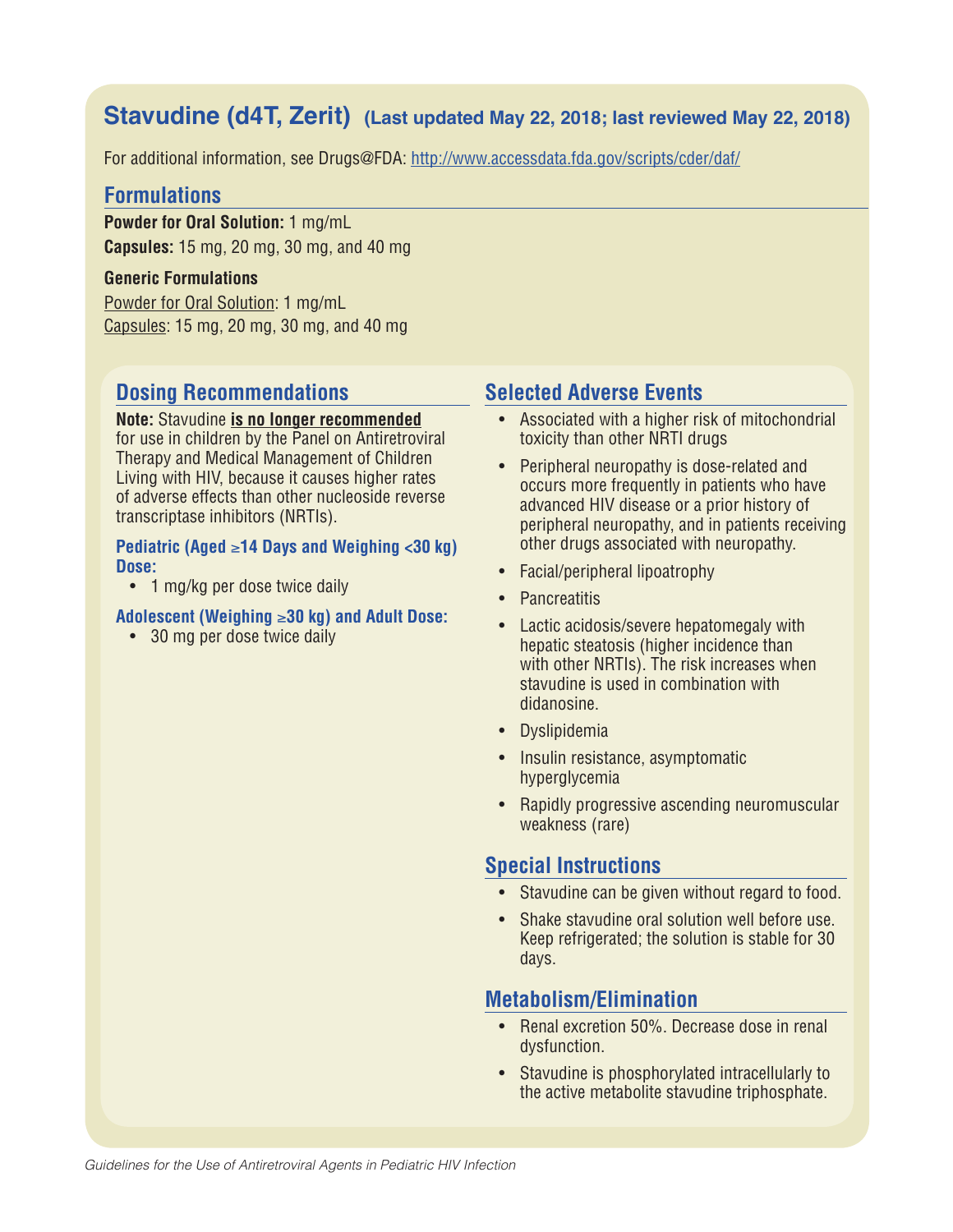#### *Drug Interactions* (see also the Adult and Adolescent Guidelines and HIV Drug Interaction Checker)

- *Renal elimination:* Drugs that decrease renal function could decrease stavudine clearance.
- *Other nucleoside reverse transcriptase inhibitors (NRTIs):* Stavudine **should not be administered** in combination with zidovudine because of virologic antagonism.
- *Overlapping toxicities:* The combination of stavudine and didanosine **is not recommended** because of overlapping toxicities. Reported toxicities occur more frequently in adults and include serious, even fatal, cases of lactic acidosis with hepatic steatosis with or without pancreatitis in pregnant women.
- *Ribavirin and interferon:* Hepatic decompensation (sometimes fatal) has occurred in patients with HIV/ hepatitis C virus co-infection who are receiving antiretroviral therapy (ART), interferon, and ribavirin.
- *Doxorubicin:* Simultaneous use of doxorubicin and stavudine should be avoided. Doxorubicin may inhibit the phosphorylation of stavudine to its active form.

#### *Major Toxicities*

- *More common:* Headache, gastrointestinal disturbances, skin rashes, hyperlipidemia, and fat maldistribution.
- *Less common (more severe):* Peripheral sensory neuropathy is dose-related. It occurs more frequently in patients with advanced HIV disease, a prior history of peripheral neuropathy, and in patients receiving other drugs associated with neuropathy. Pancreatitis. Lactic acidosis and severe hepatomegaly with hepatic steatosis, including fatal cases, have been reported.<sup>1-3</sup> The combination of stavudine and didanosine may result in enhanced toxicity (increased risk of fatal and nonfatal cases of lactic acidosis, pancreatitis, peripheral neuropathy, and hepatotoxicity), particularly in adults, including pregnant women—**this combination should not be used**. Risk factors found to be associated with lactic acidosis in adults include female sex, obesity, and prolonged nucleoside exposure.4
- *Rare:* Increased liver enzymes and hepatic toxicity, which may be severe or fatal. Neurologic symptoms, including rapidly progressive ascending neuromuscular weakness, are most often seen in the setting of lactic acidosis. Noncirrhotic portal hypertension with prolonged exposure.

### *Resistance*

The International Antiviral Society-USA (IAS-USA) maintains a list of updated resistance mutations, and the Stanford University HIV Drug Resistance Database offers a discussion of each mutation.

### *Pediatric Use*

### *Approval*

Although stavudine is Food and Drug Administration (FDA)-approved for use in infants aged ≥14 days and children, it **is no longer recommended** for use by the Panel on Antiretroviral Therapy and Medical Management of Children Living with HIV because it carries a higher risk of adverse effects associated with mitochondrial toxicity and a higher incidence of lipoatrophy than other NRTIs.

### *Efficacy*

Data from multiple pediatric studies of stavudine administered alone or in combination with other antiretroviral (ARV) agents demonstrate that stavudine is associated with clinical and virologic response.5-11 In resource-limited countries, stavudine is frequently a component of initial ART in children, given with lamivudine and nevirapine. Stavudine is often a component of fixed-dose combinations that are not available in the United States. In this setting, reported outcomes from observational studies are good; data show substantial increases in the CD4 T lymphocyte (CD4) cell count and complete viral suppression in 50% to 80% of treatment-naive children.<sup>12-15</sup> In such a setting, where pediatric patients are already predisposed to anemia because of malnutrition, parasitic infestations, or sickle cell anemia, stavudine carries a lower risk of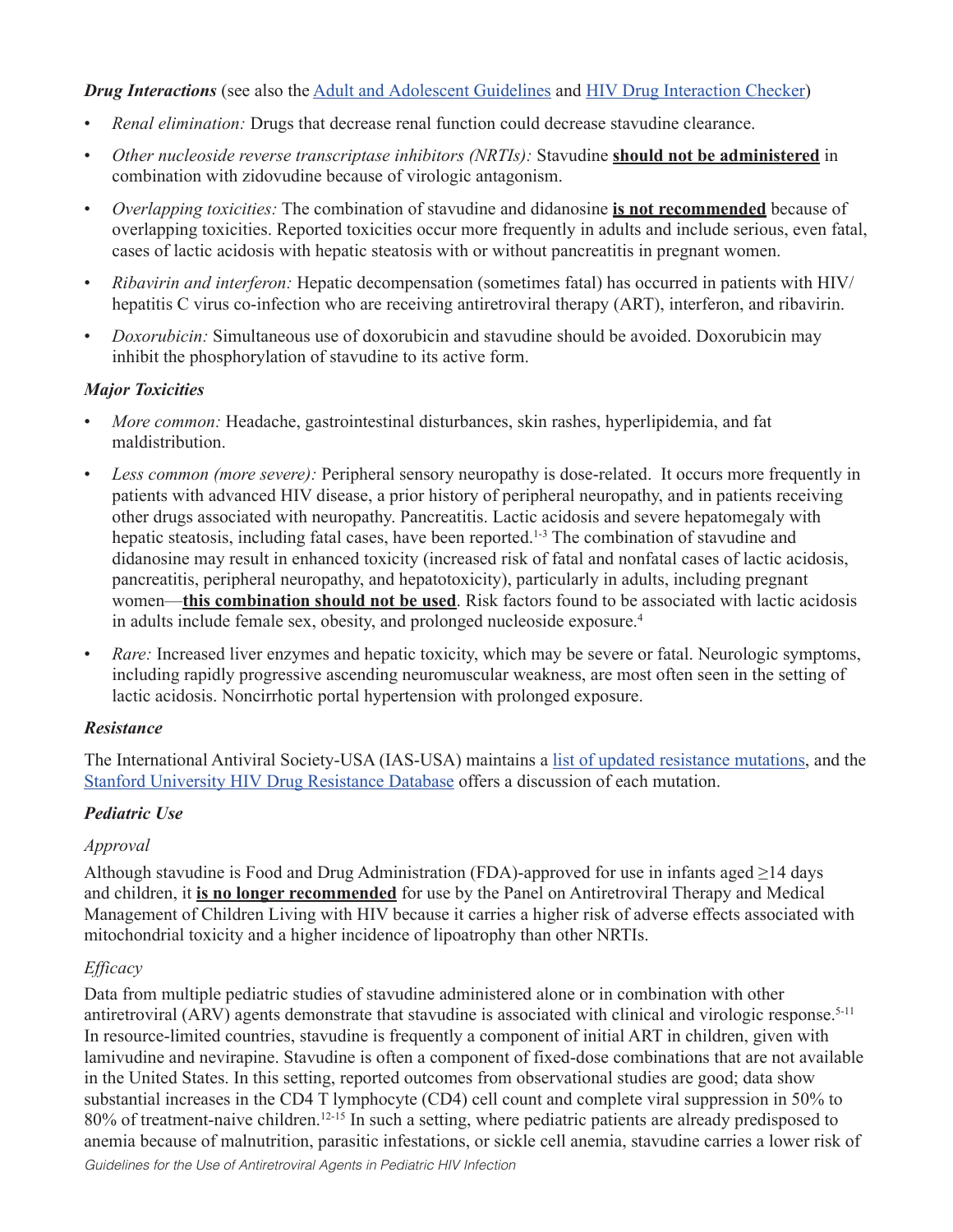hematologic toxicity than zidovudine, especially in patients receiving trimethoprim-sulfamethoxazole (TMP-SMX) prophylaxis.16 Short-term use of stavudine in certain settings where access to other ARVs may be limited remains an important strategy for treating HIV in children.<sup>17,18</sup>

### *Toxicity*

Stavudine is associated with a higher rate of adverse events than zidovudine in adults and children receiving ART.19,20 In a large pediatric natural history study (PACTG 219C), stavudine-containing regimens had a modest—but significantly higher—rate of clinical and laboratory toxicities than regimens containing zidovudine, with pancreatitis, peripheral neuropathy, and lipodystrophy/lipoatrophy (fat maldistribution) associated more often with stavudine use.20

### *Lipodystrophy and Metabolic Abnormalities*

Lipodystrophy syndrome (LS), and specifically lipoatrophy (loss of subcutaneous fat), are toxicities associated with NRTIs, particularly stavudine, in adults and children.<sup>21-24</sup> Stavudine use has consistently been associated with a higher risk of lipodystrophy and other metabolic abnormalities (e.g., insulin resistance) in multiple pediatric studies involving children.<sup>25-33</sup> Improvements in (or resolution of) lipodystrophy were reported in 22.9% to 73% of cases after discontinuation of stavudine in two separate studies.<sup>30,34</sup>

Lactic acidosis with hepatic steatosis, including fatal cases, has been reported with use of nucleoside analogues, including stavudine, alone or in combination with didanosine. $1-3$ 

### *Mechanism*

Many of the stavudine-related adverse events are believed to be due to mitochondrial toxicity resulting from inhibition of mitochondrial DNA polymerase gamma, with depletion of mitochondrial DNA in fat, muscle, peripheral blood mononuclear cells, and other tissues.1,35-37 In a recent analysis involving a large cohort of pediatric patients (PACTG protocols 219 and 219C), possible mitochondrial dysfunction was associated with NRTI use, especially in children receiving stavudine and/or lamivudine.<sup>38</sup>

### *World Health Organization Recommendations*

The World Health Organization (WHO) cautions against using doses of stavudine that exceed 30 mg twice daily. This is in contrast to the FDA-recommended dose of 40 mg twice daily in patients weighing 60 kg or more.39,40 Studies comparing the efficacy and toxicity of the two doses have consistently shown that both doses have similar efficacy. However, while the 30-mg dose shows lower toxicity than the 40-mg dose, the overall incidence of toxicity with the 30-mg dose is considered to be unacceptably high.41-45 WHO recommends that stavudine be phased out of use in all patients because of concerns about unacceptable toxicity, even at the lower dose. Safer alternative agents can be prescribed.

### *Pharmacokinetics*

Current pediatric dosing recommendations are based on early pharmacokinetic (PK) studies designed to achieve exposure (area under the curve) in children similar to that found in adults receiving a dose with proven efficacy.46 Although WHO has recommended using a reduced dose in adults, a similar dose reduction has not been suggested in children. A reduced pediatric dose has been proposed based on PK modeling, but clinical data on intracellular concentrations of the active stavudine triphosphate are lacking.47,48 Intracellular stavudine triphosphate concentrations have not been measured in neonates.

### *Formulations*

The pediatric formulation for stavudine oral solution requires refrigeration and has limited stability once reconstituted. As an alternative dosing method for children, capsules can be opened and dispersed in a small amount of water, with the appropriate dose drawn up into an oral syringe and administered immediately. Because plasma exposure of stavudine is equivalent whether the drug is administered in an intact or a dispersed capsule, dosing with the dispersal method can be used as an alternative to the oral solution.<sup>49</sup>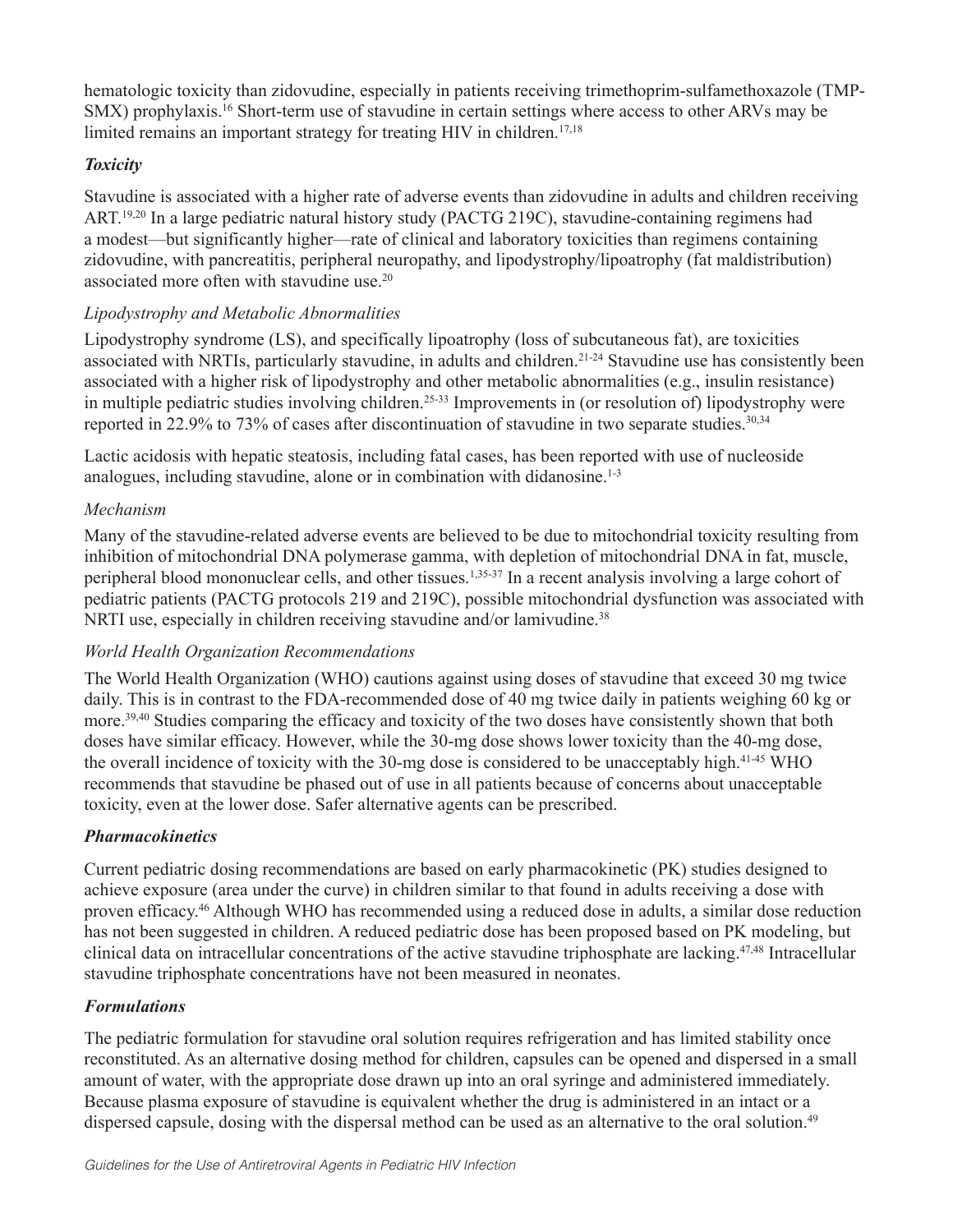# **References**

- 1. Haugaard SB, Andersen O, Pedersen SB, et al. Depleted skeletal muscle mitochondrial DNA, hyperlactatemia, and decreased oxidative capacity in HIV-infected patients on highly active antiretroviral therapy. *J Med Virol*. 2005;77(1):29-38. Available at http://www.ncbi.nlm.nih.gov/pubmed/16032748.
- 2. Koh MT. Unrecognized near-fatal hyperlactatemia in an HIV-infected infant exposed to nucleoside reverse transcriptase inhibitors. *Int J Infect Dis*. 2007;11(1):85-86. Available at http://www.ncbi.nlm.nih.gov/pubmed/16581278.
- 3. Hernandez Perez E, Dawood H. Stavudine-induced hyperlactatemia/lactic acidosis at a tertiary communicable diseases clinic in South Africa. *J Int Assoc Physicians AIDS Care (Chic)*. 2010;9(2):109-112. Available at http://www.ncbi.nlm. nih.gov/pubmed/20484736.
- 4. Matthews LT, Giddy J, Ghebremichael M, et al. A risk-factor guided approach to reducing lactic acidosis and hyperlactatemia in patients on antiretroviral therapy. *PLoS One*. 2011;6(4):e18736. Available at http://www.ncbi.nlm. nih.gov/pubmed/21494566.
- 5. Aboulker JP, Babiker A, Chaix ML, et al. Highly active antiretroviral therapy started in infants under 3 months of age: 72-week follow-up for CD4 cell count, viral load and drug resistance outcome. *AIDS*. 2004;18(2):237-245. Available at http://www.ncbi.nlm.nih.gov/pubmed/15075541.
- 6. Kline MW, Dunkle LM, Church JA, et al. A phase I/II evaluation of stavudine (d4T) in children with human immunodeficiency virus infection. *Pediatrics*. 1995;96(2 Pt 1):247-252. Available at http://www.ncbi.nlm.nih.gov/ pubmed/7630678.
- 7. Kline MW, Fletcher CV, Federici ME, et al. Combination therapy with stavudine and didanosine in children with advanced human immunodeficiency virus infection: pharmacokinetic properties, safety, and immunologic and virologic effects. *Pediatrics*. 1996;97(6 Pt 1):886-890. Available at http://www.ncbi.nlm.nih.gov/pubmed/8657531.
- 8. Kline MW, Van Dyke RB, Lindsey JC, et al. Combination therapy with stavudine (d4T) plus didanosine (ddI) in children with human immunodeficiency virus infection. The Pediatric AIDS Clinical Trials Group 327 Team. *Pediatrics*. 1999;103(5):e62. Available at http://www.ncbi.nlm.nih.gov/pubmed/10224206.
- 9. Krogstad P, Lee S, Johnson G, et al. Nucleoside-analogue reverse-transcriptase inhibitors plus nevirapine, nelfinavir, or ritonavir for pretreated children infected with human immunodeficiency virus type 1. *Clin Infect Dis*. 2002;34(7):991- 1001. Available at http://www.ncbi.nlm.nih.gov/pubmed/11880966.
- 10. Nachman SA, Stanley K, Yogev R, et al. Nucleoside analogs plus ritonavir in stable antiretroviral therapy-experienced HIV-infected children: a randomized controlled trial. Pediatric AIDS Clinical Trials Group 338 Study Team. *JAMA*. 2000;283(4):492-498. Available at http://www.ncbi.nlm.nih.gov/pubmed/10659875.
- 11. Yogev R, Lee S, Wiznia A, et al. Stavudine, nevirapine and ritonavir in stable antiretroviral therapy-experienced children with human immunodeficiency virus infection. *Pediatr Infect Dis J*. 2002;21(2):119-125. Available at http:// www.ncbi.nlm.nih.gov/pubmed/11840078.
- 12. Bolton-Moore C, Mubiana-Mbewe M, Cantrell RA, et al. Clinical outcomes and CD4 cell response in children receiving antiretroviral therapy at primary health care facilities in Zambia. *JAMA*. 2007;298(16):1888-1899. Available at http://www.ncbi.nlm.nih.gov/pubmed/17954540.
- 13. Janssens B, Raleigh B, Soeung S, et al. Effectiveness of highly active antiretroviral therapy in HIV-positive children: evaluation at 12 months in a routine program in Cambodia. *Pediatrics*. 2007;120(5):e1134-1140. Available at http:// www.ncbi.nlm.nih.gov/pubmed/17954553.
- 14. Kamya MR, Mayanja-Kizza H, Kambugu A, et al. Predictors of long-term viral failure among ugandan children and adults treated with antiretroviral therapy. *J Acquir Immune Defic Syndr*. 2007;46(2):187-193. Available at http://www. ncbi.nlm.nih.gov/pubmed/17693883.
- 15. Zhang F, Haberer JE, Zhao Y, et al. Chinese pediatric highly active antiretroviral therapy observational cohort: a 1-year analysis of clinical, immunologic, and virologic outcomes. *J Acquir Immune Defic Syndr*. 2007;46(5):594-598. Available at http://www.ncbi.nlm.nih.gov/pubmed/18043313.
- 16. Okechukwu AA, Gambo D, Okechukwu IO. Prevalence of anaemia in HIV-infected children at the University of Abuja Teaching Hospital, Gwagwalada. *Niger J Med*. 2010;19(1):50-57. Available at http://www.ncbi.nlm.nih.gov/ pubmed/20232757.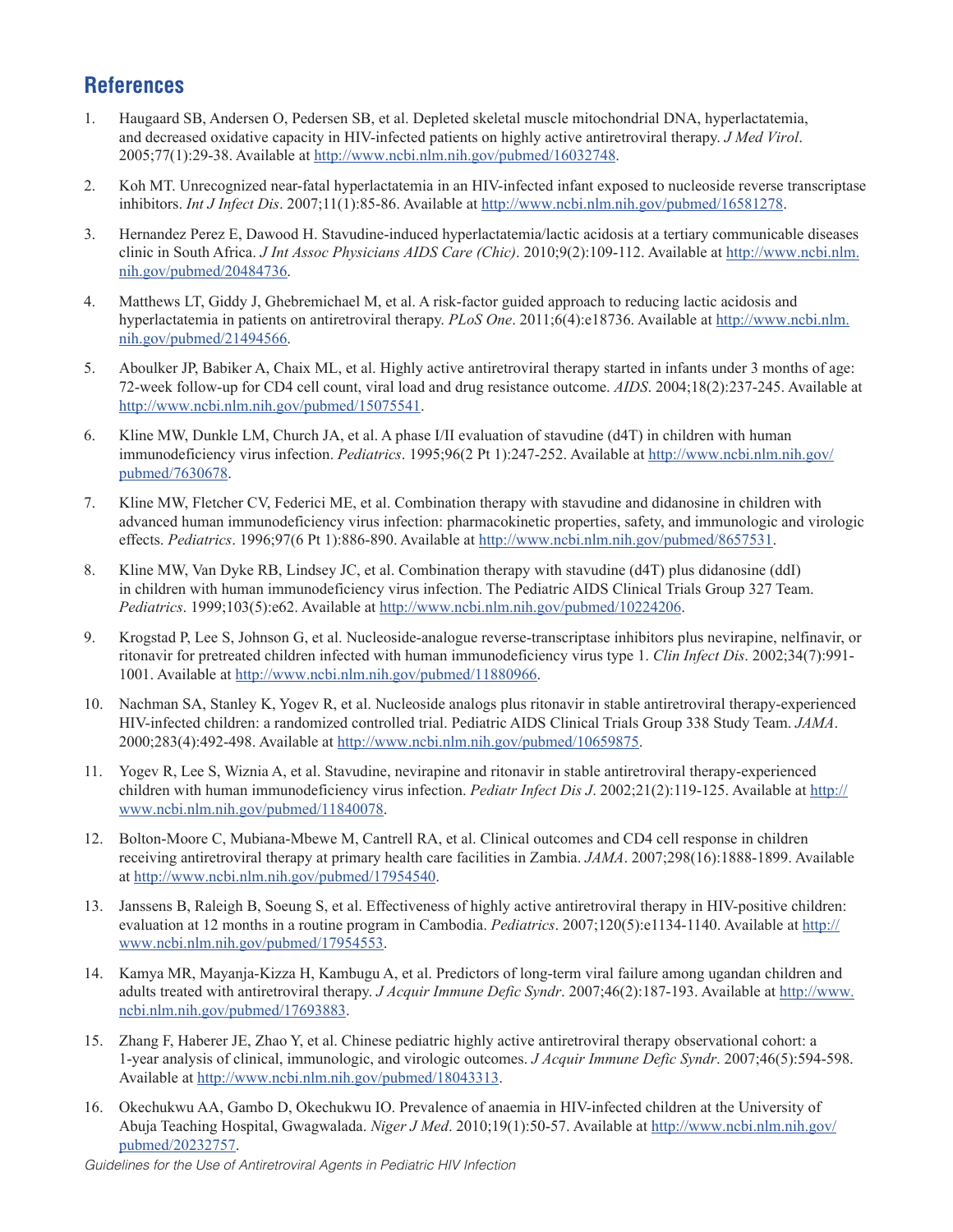- 17. Kenny J, Musiime V, Judd A, Gibb D. Recent advances in pharmacovigilance of antiretroviral therapy in HIVinfected and exposed children. *Curr Opin HIV AIDS*. 2012;7(4):305-316. Available at http://www.ncbi.nlm.nih.gov/ pubmed/22678488.
- 18. Palmer M, Chersich M, Moultrie H, Kuhn L, Fairlie L, Meyers T. Frequency of stavudine substitution due to toxicity in children receiving antiretroviral treatment in sub-Saharan Africa. *AIDS*. 2013;27(5):781-785. Available at http://www. ncbi.nlm.nih.gov/pubmed/23169331.
- 19. Robbins GK, De Gruttola V, Shafer RW, et al. Comparison of sequential three-drug regimens as initial therapy for HIV-1 infection. *N Engl J Med*. 2003;349(24):2293-2303. Available at http://www.ncbi.nlm.nih.gov/pubmed/14668455.
- 20. Van Dyke RB, Wang L, Williams PL, Pediatric ACTGCT. Toxicities associated with dual nucleoside reversetranscriptase inhibitor regimens in HIV-infected children. *J Infect Dis*. 2008;198(11):1599-1608. Available at http:// www.ncbi.nlm.nih.gov/pubmed/19000014.
- 21. Joly V, Flandre P, Meiffredy V, et al. Increased risk of lipoatrophy under stavudine in HIV-1-infected patients: results of a substudy from a comparative trial. *AIDS*. 2002;16(18):2447-2454. Available at http://www.ncbi.nlm.nih.gov/ pubmed/12461419.
- 22. European Paediatric Lipodystrophy Group. Antiretroviral therapy, fat redistribution and hyperlipidaemia in HIVinfected children in Europe. *AIDS*. 2004;18(10):1443-1451. Available at http://www.ncbi.nlm.nih.gov/entrez/query. fcgi?cmd=Retrieve&db=pubmed&dopt=Abstract&list\_uids=15199321&query\_hl=60.
- 23. Ene L, Goetghebuer T, Hainaut M, Peltier A, Toppet V, Levy J. Prevalence of lipodystrophy in HIV-infected children: a cross-sectional study. *Eur J Pediatr*. 2007;166(1):13-21. Available at http://www.ncbi.nlm.nih.gov/pubmed/16896646.
- 24. Haubrich RH, Riddler SA, DiRienzo AG, et al. Metabolic outcomes in a randomized trial of nucleoside, nonnucleoside and protease inhibitor-sparing regimens for initial HIV treatment. *AIDS*. 2009;23(9):1109-1118. Available at http:// www.ncbi.nlm.nih.gov/pubmed/19417580.
- 25. Jacobson DL, Patel K, Siberry GK, et al. Body fat distribution in perinatally HIV-infected and HIV-exposed but uninfected children in the era of highly active antiretroviral therapy: outcomes from the Pediatric HIV/AIDS Cohort Study. *Am J Clin Nutr*. 2011;94(6):1485-1495. Available at http://www.ncbi.nlm.nih.gov/pubmed/22049166.
- 26. Dapena M, Jimenez B, Noguera-Julian A, et al. Metabolic disorders in vertically HIV-infected children: future adults at risk for cardiovascular disease. *J Ped Endocrin Metab*. 2012;25(5-6):529-535. Available at http://www.ncbi.nlm.nih. gov/pubmed/22876550.
- 27. Alam N, Cortina-Borja M, Goetghebuer T, et al. Body fat abnormality in HIV-infected children and adolescents living in Europe: prevalence and risk factors. *J Acquir Immune Defic Syndr*. 2012;59(3):314-324. Available at http://www. ncbi.nlm.nih.gov/pubmed/22205436.
- 28. Kinabo GD, Sprengers M, Msuya LJ, et al. Prevalence of lipodystrophy in HIV-infected children in Tanzania on highly active antiretroviral therapy. *Pediatr Infect Dis J*. 2013;32(1):39-44. Available at http://www.ncbi.nlm.nih.gov/ pubmed/23038217.
- 29. Piloya T, Bakeera-Kitaka S, Kekitiinwa A, Kamya MR. Lipodystrophy among HIV-infected children and adolescents on highly active antiretroviral therapy in Uganda: a cross sectional study. *J Int AIDS Soc*. 2012;15(2):17427. Available at http://www.ncbi.nlm.nih.gov/pubmed/22814353.
- 30. Aurpibul L, Puthanakit T, Taejaroenkul S, et al. Improvement of lipodystropy in children after substitution of stavudine with zidovudine in NNRTI-based antiretroviral therapy, Abstract #CDB437. Presented at: 6th IAS Conference on HIV Pathogenesis Treatment and Prevention. 2011. Rome, Italy.
- 31. Innes SEV, van Niekerk M, Rabie H, et al. Prevalence and risk factors for lipoatrophy among pre-pubertal African children on HAART, Abstract #CDB430. Presented at: 6th IAS Conference on HIV Pathogensesis, Treatment and Prevention. 2011. Rome, Italy.
- 32. Cohen S, Innes S, Geelen SP, et al. Long-term changes of subcutaneous fat mass in HIV-infected children on antiretroviral therapy: a retrospective analysis of longitudinal data from two pediatric HIV-cohorts. *PLoS One*. 2015;10(7):e0120927. Available at http://www.ncbi.nlm.nih.gov/pubmed/26148119.
- 33. Fortuin-de Smidt M, de Waal R, Cohen K, et al. First-line antiretroviral drug discontinuations in children. *PLoS One*. 2017;12(2):e0169762. Available at https://www.ncbi.nlm.nih.gov/pubmed/28192529.